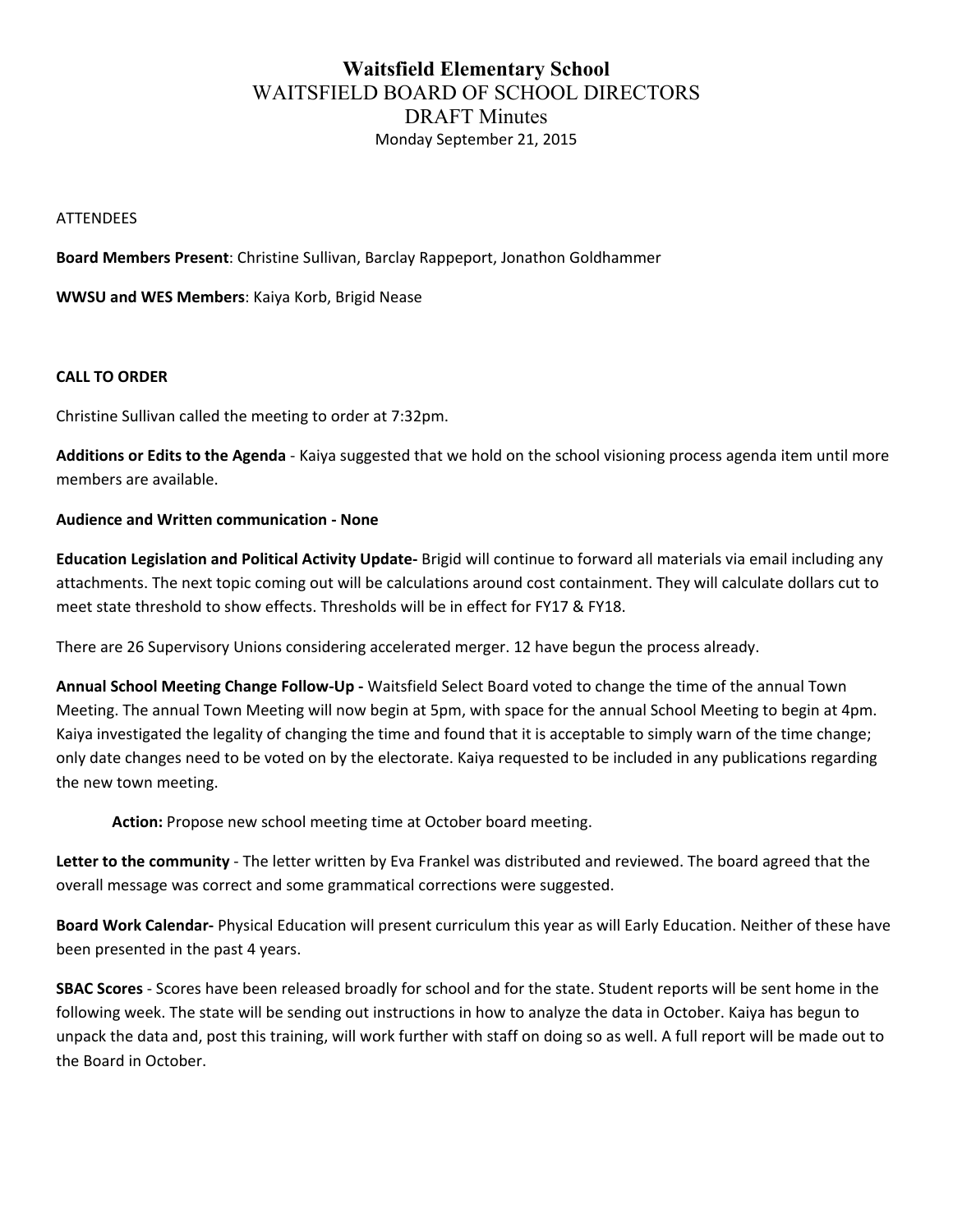#### **Action**

Approval of minutes from August 20, 2015. Jonathon Goldhammer moved, Barclay Rappeport seconded. Unanimous acceptance.

**2015-16 Food Services Agreement** – The food service agreement remains unchanged from 2014-15. There was discussion regarding the viability of the program and funding. Food cost has gone up. Christine Sullivan moved to authorize Kaiya to sign food service agreement. Barclay Rappeport second. Unanimous acceptance.

Approving the board order – Jonathon Goldhammer moved to approve voucher #1037 in the amount of \$33,169.60. Barclay Rappeport second. Unanimous acceptance.

Authorization of Signator – The process needs to authorize a board member to review the bills for pre-approval for payment in advance of a board meeting. That member would then present the voucher/board warrant for motion to confirm the pre-approval. Christine Sullivan made a motion to appoint Jonathon Goldhammer to review bills and preapprove payment in advance of the board meeting. Barclay Rappeport second. Unanimous acceptance.

Act 46 Study Committee Authorization Christine Sullivan moved that we form a study committee with the other member districts of Washington West to analyze the feasibility of forming a union school district under Act 46. Jonathon Goldhammer second. Unanimous acceptance.

There was discussion regarding the pros and cons of accelerated merger. Michelle and Brigid are creating cost per pupil document, breaking out by category to allow visibility of where the expenditures and revenue are regarding the budgeting in order to make the best decision for the school community. Asset distribution was discussed in that many questions have not been considered at this point. There are benefits for every town that must be sought out. The challenge for WES will be the population shifts that will be forthcoming. At the moment WES has a small kindergarten but large P-3 program. Barclay Rappeport moved to appoint Christine Sullivan to the study committee in order to be compliant with 16 VSA Section 706. Jonathon Goldhammer second. Unanimous acceptance.

The executive committee voted to appropriate \$3500 from each town in order to begin the work of the study committee and to cover expenses; this appropriation needs to be authorized. Jonathon Goldhammer moved to approve the appropriate amount of \$3500 that the executive committee is requesting to begin the study committee to cover our proportionate share in those expenditures. Barclay Rappeport second. Unanimous acceptance.

**Financial Report** We will have a financial report for FY2016 in October. Kaiya commented that we are in a position where our current needs do not match the special education FTE needs that we have, but there isn't really any change that can be made at this time. She is watching this situation and adjusting wherever possible.

FY2015 ended with a fund balance of \$1,481. Revenues were -1.3% than budgeted. Expenditures were -1.3% as well. Spending overages were in transportation (addition of preschool bus) Food Service costs rose due to fewer students purchasing lunch in the spring. Preschool special education needs also grew, and aren't reimbursed at the same rate as other special education costs.

**Food Service Report** Actual cost was \$11,359 for FY2015. There was an increase in food costs of \$5000 that was unanticipated. Our target is 160 lunches between two schools. The average was 144.

**Principal's Report** There will be questions shared at Open House about parents' value of the school and what they would like to see, as well as questions about what people understand about proficiency based learning, which will be followed up with further information and study circles through the year. All staff are being asked to develop a